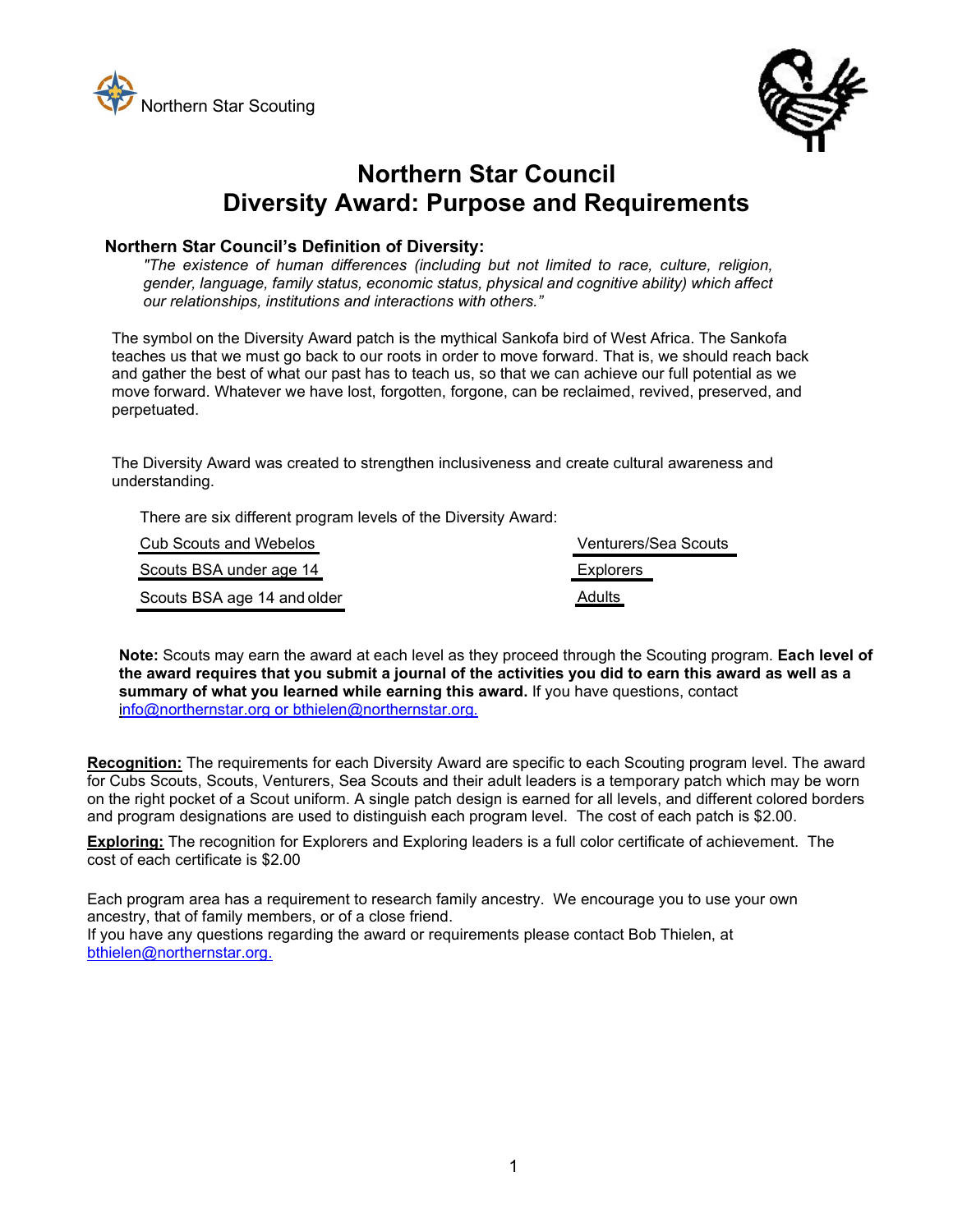<span id="page-1-0"></span>



## **Cub Scouts and Webelos:**

## **Diversity Award Requirements and Application Fillable PDF**

| Applicant's Name: <u>Applicant's</u> Name: Applicant is not a series of the series of the series of the series of the series of the series of the series of the series of the series of the series of the series of the series of t                                                                                |  |
|--------------------------------------------------------------------------------------------------------------------------------------------------------------------------------------------------------------------------------------------------------------------------------------------------------------------|--|
|                                                                                                                                                                                                                                                                                                                    |  |
|                                                                                                                                                                                                                                                                                                                    |  |
|                                                                                                                                                                                                                                                                                                                    |  |
|                                                                                                                                                                                                                                                                                                                    |  |
|                                                                                                                                                                                                                                                                                                                    |  |
| <b>Instructions:</b>                                                                                                                                                                                                                                                                                               |  |
| Review the requirements of the program level for the Diversity Award that you are applying for.<br>$\Box$<br>Provide documentation as indicated for all award requirements for that level.<br>$\Box$<br>Return this completed application and the documentation to Northern Star Council by email submission.<br>П |  |
| Complete the Adventure for your Rank:<br>Lion: There is no additional requirement from the Lion Handbook.<br>$\perp$                                                                                                                                                                                               |  |
| Tiger Elective Adventure: Family Stories - Date Earned _________________________<br>$\perp$<br>Wolf Elective Adventure: Cubs Who Care - Date Earned ___________________________<br>$\perp$                                                                                                                         |  |
| Bear Elective Adventure: Beat of the Drum - DateEarned Network Channel Adventure Channel Adventure Channel Adv<br>$\perp$                                                                                                                                                                                          |  |
| Webelos/A.O.L. Elective Adventure: Aware and Care - Date Earned ________________                                                                                                                                                                                                                                   |  |
| Complete your Ancestry family tree going back three generations. (This must be shown<br>to the Den Leader or Cubmaster, but not submitted with this application.)                                                                                                                                                  |  |
| Attend a cultural event or faith service - Date Attended                                                                                                                                                                                                                                                           |  |
| Name of Event and the contract of the contract of the contract of the contract of the contract of the contract of the contract of the contract of the contract of the contract of the contract of the contract of the contract                                                                                     |  |
| Submit a Journal of the activities you did to earn this award.<br>Be prepared to discuss if asked.                                                                                                                                                                                                                 |  |
| Submit a written summary of what you learned while earning this award.                                                                                                                                                                                                                                             |  |

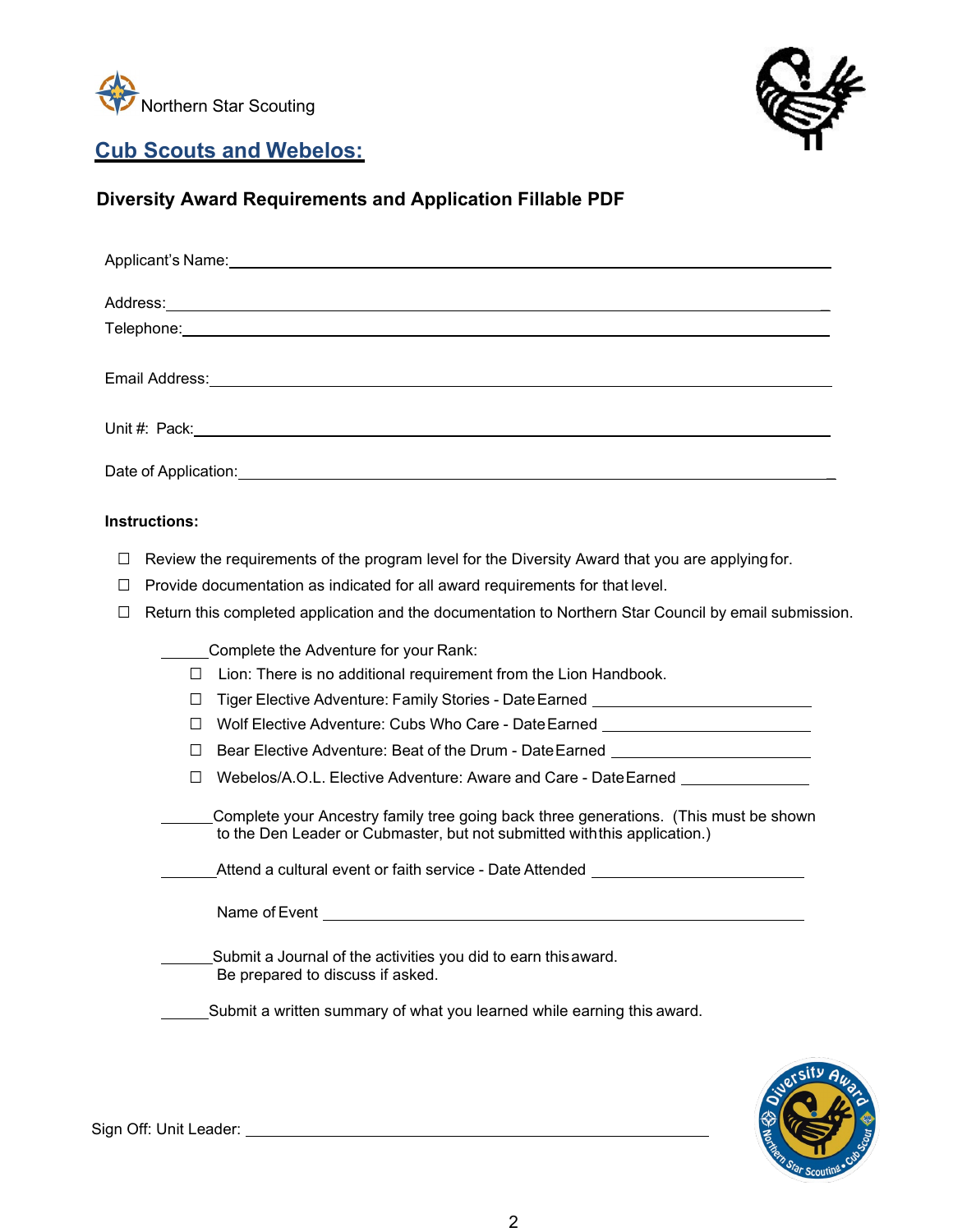



- □ Review the program level of the Diversity Award that you are applying for to ensure all requirements are completed.
- $\Box$  Provide documentation to the Unit Leader as indicated by the requirements for your award level.
- □ Obtain the required signature of your Unit Leader.
- □ Return the completed form for the award to**: Northern Star Scouting – Diversity Award Attn: Dianne Robinson 6202 Bloomington Road, Fort Snelling, MN 55111**

Upon receipt of the completed application, we will send you an email with a link to pay \$2.00 for each award earned. When payment is received, the awards will be mailed to you. Please provide the correct email address and mailing address on the award form to ensure we get the award to you.

Please call 612-261-2370 with questions.

#### *Congratulations and thank you for completing the Northern Star Scouting Diversity Award!*

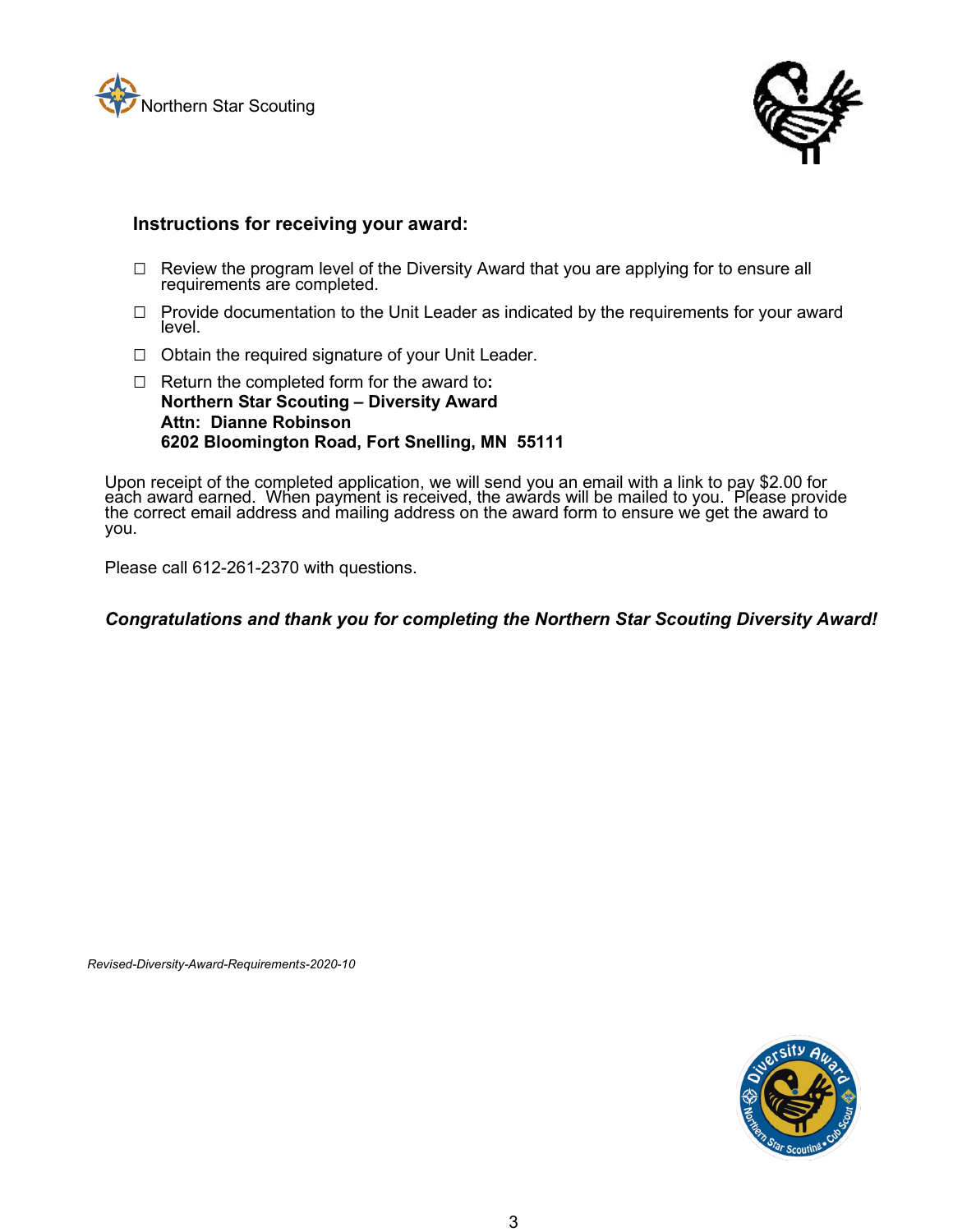<span id="page-3-0"></span>



# **Scouts BSA under age 14:**

# **Diversity Award Requirements and Application Fillable PDF**

| Applicant's Name:                                                                                                                                                                                                                    |
|--------------------------------------------------------------------------------------------------------------------------------------------------------------------------------------------------------------------------------------|
|                                                                                                                                                                                                                                      |
| Telephone: <u>www.community.com and a series of the series of the series of the series of the series of the series of the series of the series of the series of the series of the series of the series of the series of the seri</u> |
|                                                                                                                                                                                                                                      |
|                                                                                                                                                                                                                                      |
|                                                                                                                                                                                                                                      |
| <b>Instructions:</b>                                                                                                                                                                                                                 |
| Review the program level of the Diversity Award below that you are applying for.<br>⊔                                                                                                                                                |
| Provide documentation as indicated for all award requirements for that level.<br>$\Box$                                                                                                                                              |
| Return this completed application and the documentation to Northern Star Council by email submission.<br>$\Box$                                                                                                                      |
| Complete one of the following Merit Badges:                                                                                                                                                                                          |
| American Cultures Merit Badge - Date Earned <b>Markon</b> 2020<br>$\Box$                                                                                                                                                             |
| Disabilities Awareness Merit Badge - Date Earned________________________________<br>$\Box$                                                                                                                                           |
| Complete your Ancestry family tree going back three to fourgenerations.<br>(This must be shown to the Scoutmaster, but not submitted with this application.)                                                                         |
| Complete one of the following research activities:                                                                                                                                                                                   |
| $\Box$ Research the cultural impact of sports from a different culture on U.S. sports.                                                                                                                                               |
| $\Box$ Research the cultural impact of music from a different culture on U.S. music.                                                                                                                                                 |
| $\Box$ Research the cultural impact of art from a different culture on U.S. art.                                                                                                                                                     |
| $\Box$ Research the cultural impact of food from a different culture on U.S. food.                                                                                                                                                   |
| Submit a Journal of the activities you did to earn this award.<br>(This must include results of your research topic.) (Be prepared to discuss, if asked.)                                                                            |
| Submit a written summary of what you learned while earning this award.                                                                                                                                                               |
| .city A                                                                                                                                                                                                                              |



Sign Off: Unit Leader: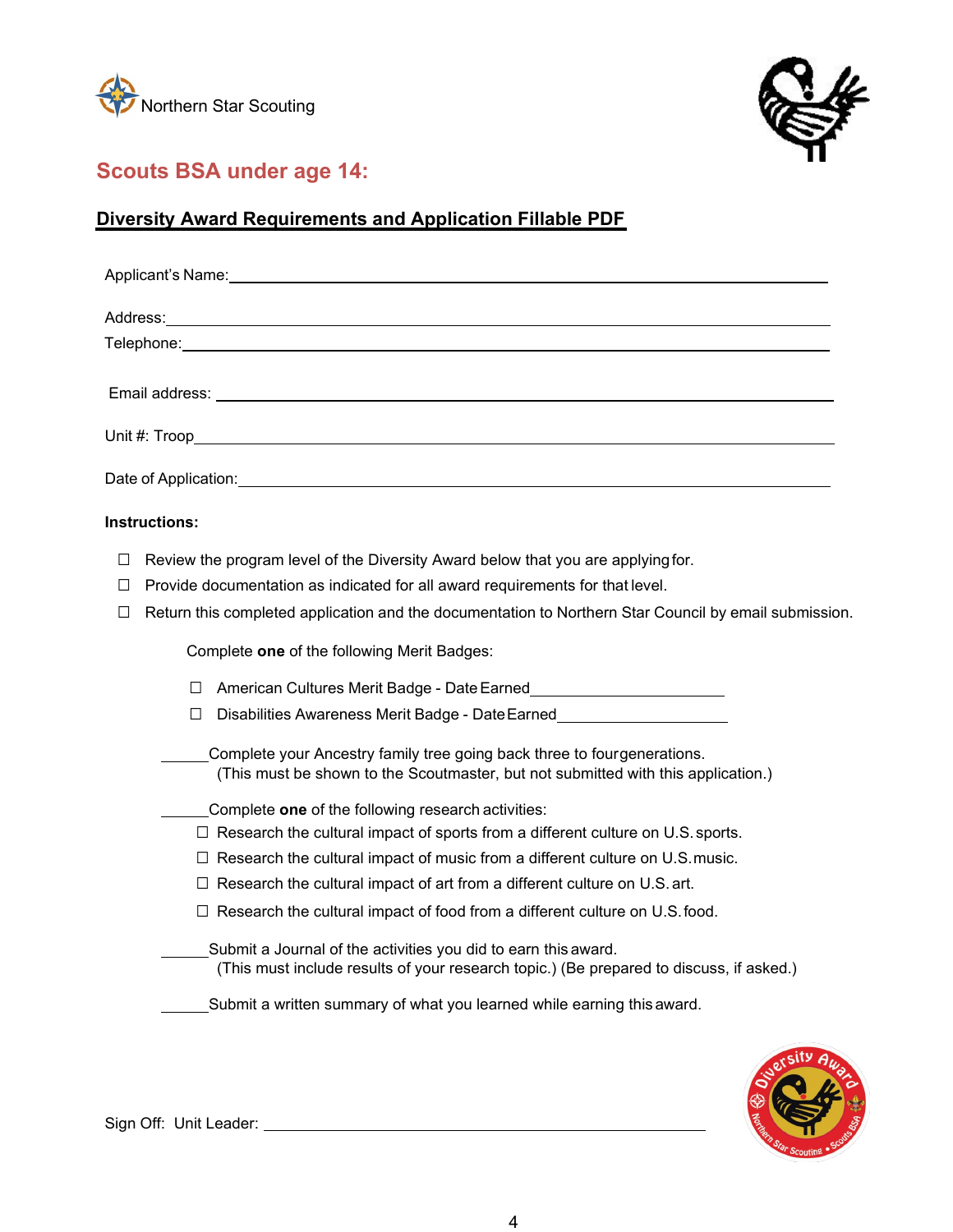



- $\Box$  Review the program level of the Diversity Award that you are applying for to ensure all requirements are completed.
- □ Provide documentation to the Unit Leader as indicated by the requirements for your award level.
- $\Box$  Obtain the required signature of your Unit Leader.
- □ Return the completed form for the award to**: Northern Star Scouting – Diversity Award Attn: Dianne Robinson 6202 Bloomington Road, Fort Snelling, MN 55111**

Upon receipt of the completed application, we will send you an email with a link to pay \$2.00 for each award earned. When payment is received, the awards will be mailed to you. Please provide the correct email address and mailing address on the award form to ensure we get the award to you.

Please call 612-261-2370 with questions.

*Congratulations and thank you for completing the Northern Star Scouting Diversity Award!*

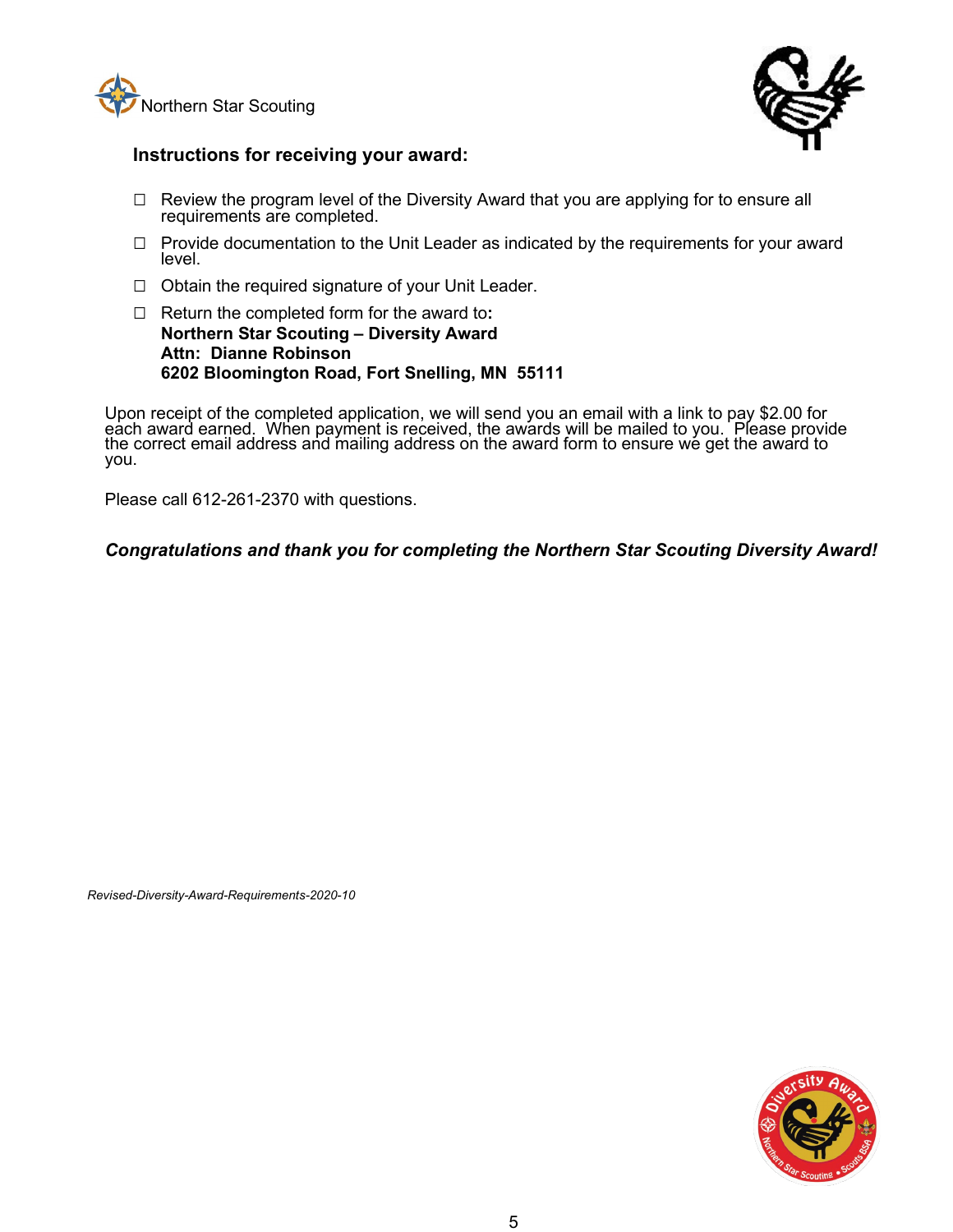<span id="page-5-0"></span>



## **Scouts BSA age 14 and older:**

# **Diversity Award Requirements and Application Fillable PDF**

| Telephone: www.androiden.com/www.androiden.com/www.androiden.com/www.androiden.com/www.androiden.com                                                                                                                                                                   |
|------------------------------------------------------------------------------------------------------------------------------------------------------------------------------------------------------------------------------------------------------------------------|
| Email Address: <u>Communications</u> Communications and Communications Communications and Communications Communications                                                                                                                                                |
|                                                                                                                                                                                                                                                                        |
| Date of Application: example of Application and the contract of the contract of Application and the contract of                                                                                                                                                        |
| <b>Instructions:</b>                                                                                                                                                                                                                                                   |
| Review the program level of the Diversity Award below that you are applying for.<br>$\Box$                                                                                                                                                                             |
| Provide documentation as indicated for all award requirements for that level.<br>П                                                                                                                                                                                     |
| Return this completed application and the documentation to Northern Star Council email submission<br>П                                                                                                                                                                 |
| Complete one of the following Merit Badges:                                                                                                                                                                                                                            |
| $\Box$                                                                                                                                                                                                                                                                 |
| Disabilities Awareness Merit Badge - Date Earned<br>$\Box$                                                                                                                                                                                                             |
| Complete your Ancestry family tree going back three to four generations. *<br>(This must be shown to the Scoutmaster, but not submitted with this application.)                                                                                                        |
| Complete one of the following research activities:                                                                                                                                                                                                                     |
| $\Box$ Research the cultural impact of sports from a different culture on U.S. sports.                                                                                                                                                                                 |
| $\Box$ Research the cultural impact of music from a different culture on U.S. music.                                                                                                                                                                                   |
| $\Box$ Research the cultural impact of art from a different culture on U.S. art.                                                                                                                                                                                       |
| $\Box$ Research the cultural impact of food from a different culture on U.S. food.                                                                                                                                                                                     |
| Participate in an event or activity based in a culture or faith that is new to you. This could<br>also be a group of, or an event made up of young people with special needs. Attach<br>information about type of activity, date, who was involved, and what happened. |
| Date of Activity                                                                                                                                                                                                                                                       |
|                                                                                                                                                                                                                                                                        |
| Submit a Journal of the activities you did to earn this award (this must include<br>information about the activity/outing you lead.) (Be prepared to discuss, if asked.)                                                                                               |
| Submit a written summary of what you learned while earning this award.                                                                                                                                                                                                 |

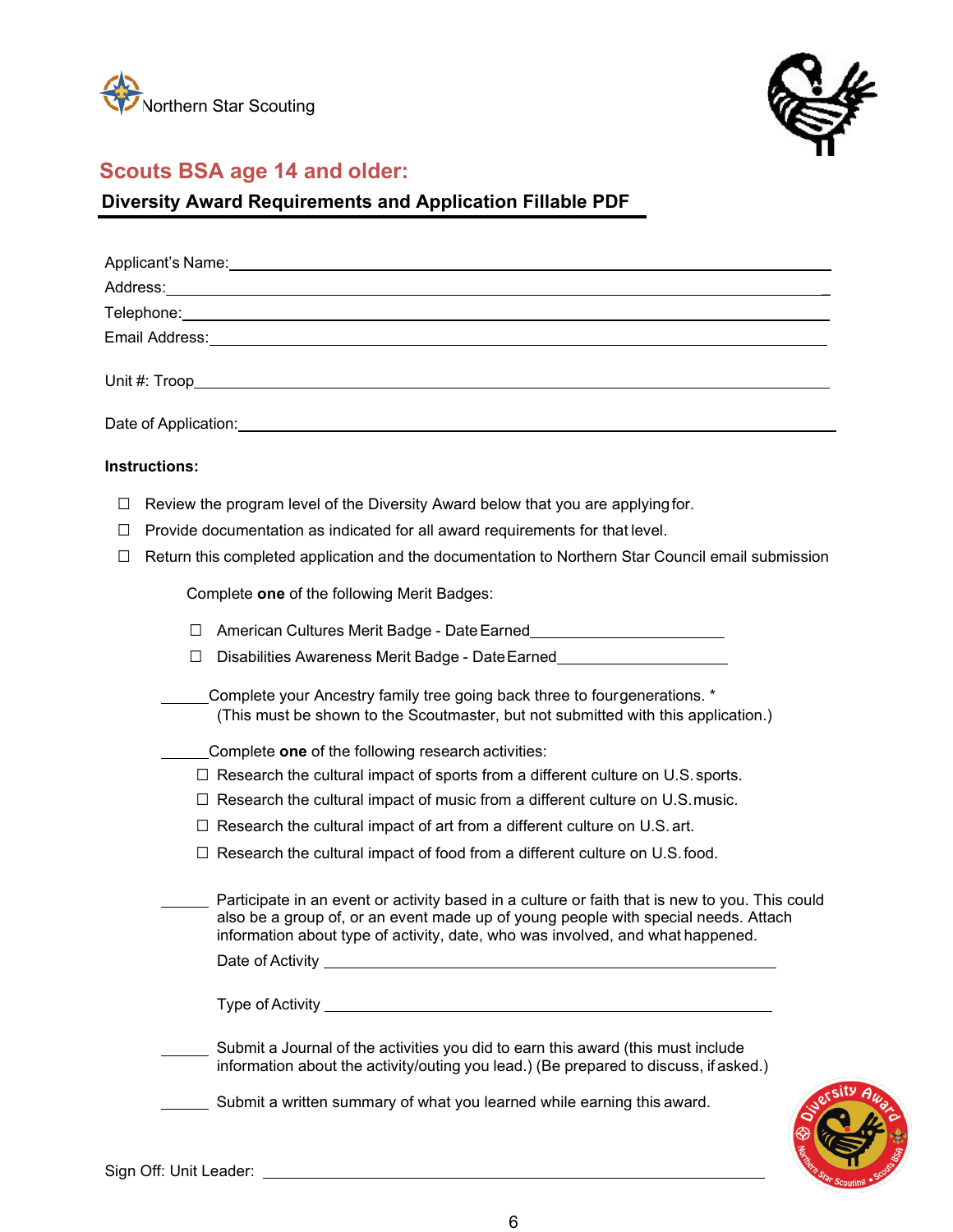



- $\Box$  Review the program level of the Diversity Award that you are applying for to ensure all requirements are completed.
- $\Box$  Provide documentation to the Unit Leader as indicated by the requirements for your award level.
- $\Box$  Obtain the required signature of your Unit Leader.
- □ Return the completed form for the award to**: Northern Star Scouting – Diversity Award Attn: Dianne Robinson 6202 Bloomington Road, Fort Snelling, MN 55111**

Upon receipt of the completed application, we will send you an email with a link to pay \$2.00 for each award earned. When payment is received, the awards will be mailed to you. Please provide the correct email address and mailing address on the award form to ensure we get the award to you.

Please call 612-261-2370 with questions.

#### *Congratulations and thank you for completing the Northern Star Scouting Diversity Award!*

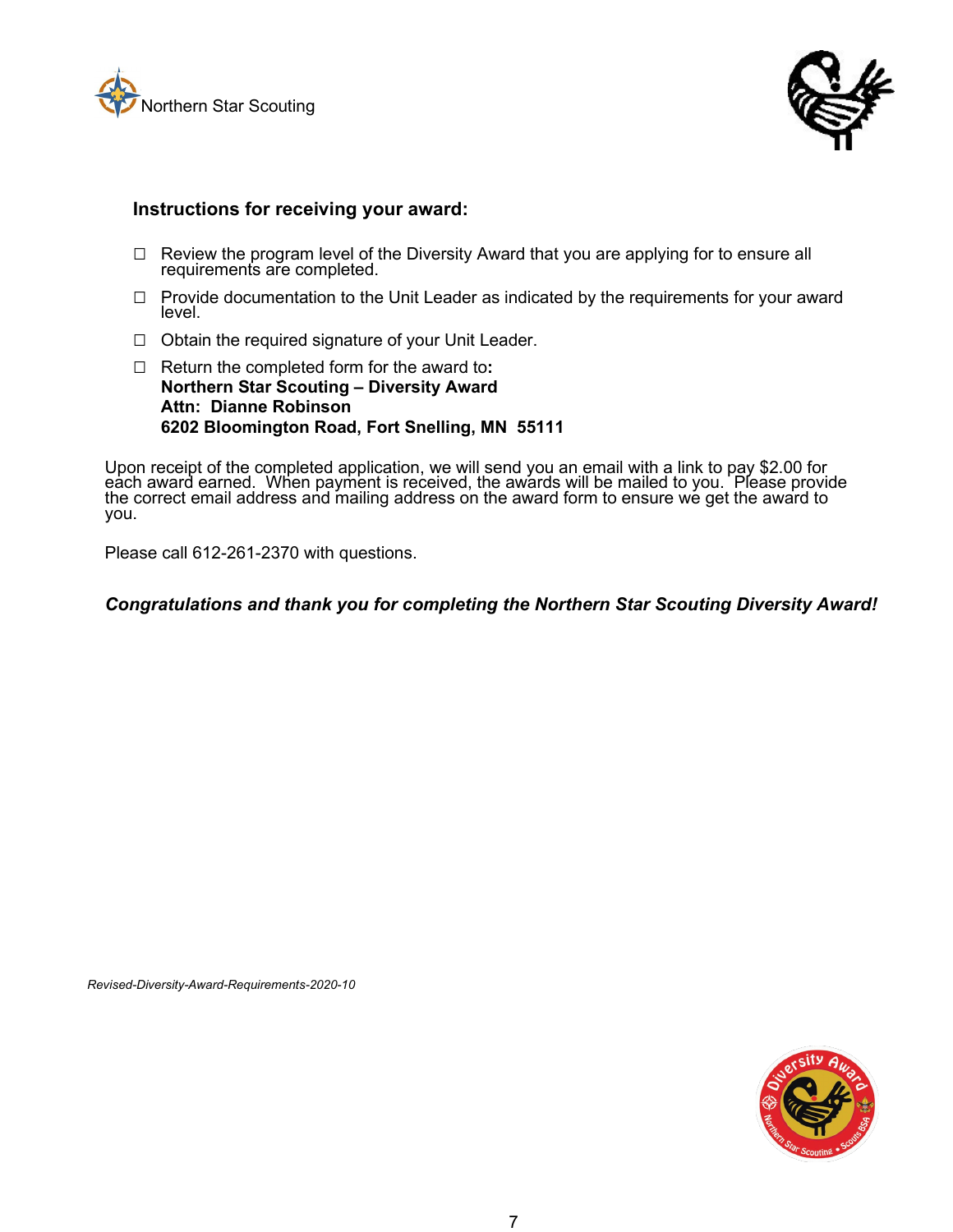<span id="page-7-0"></span>



# **Venturers / Sea Scouts:**

# **Diversity Award Requirements and Application Fillable PDF**

|        | Applicant's Name: Applicant by Name and Applicant by Name and Applicant by Name and Applicant by Name and Applicant by Name and Applicant by Name and Applicant by Name and Applicant by Name and Applicant by Name and Applic                                                                                   |
|--------|------------------------------------------------------------------------------------------------------------------------------------------------------------------------------------------------------------------------------------------------------------------------------------------------------------------|
|        |                                                                                                                                                                                                                                                                                                                  |
|        |                                                                                                                                                                                                                                                                                                                  |
|        |                                                                                                                                                                                                                                                                                                                  |
|        | Unit #: Crew/Ship and the contract of the contract of the contract of the contract of the contract of the contract of the contract of the contract of the contract of the contract of the contract of the contract of the cont                                                                                   |
|        |                                                                                                                                                                                                                                                                                                                  |
|        | <b>Instructions:</b>                                                                                                                                                                                                                                                                                             |
| П      | Review the program level of the Diversity Award below that you are applying for.                                                                                                                                                                                                                                 |
| $\Box$ | Provide documentation as indicated for all award requirements for that level.                                                                                                                                                                                                                                    |
| □      | Return this completed application and the documentation to Northern Star Council email submission                                                                                                                                                                                                                |
|        | There is no merit badge requirement.                                                                                                                                                                                                                                                                             |
|        | Complete your Ancestry family tree going back three to four generations.<br>(This must be shown to the Scoutmaster, but not submitted with this application.)                                                                                                                                                    |
|        | Complete one of the following research activities:                                                                                                                                                                                                                                                               |
|        | $\Box$ Research the cultural impact of sports from a different culture on U.S. sports.                                                                                                                                                                                                                           |
|        | $\Box$ Research the cultural impact of music from a different culture on U.S. music.                                                                                                                                                                                                                             |
|        | $\Box$ Research the cultural impact of art from a different culture on U.S. art.                                                                                                                                                                                                                                 |
|        | $\Box$ Research the cultural impact of food from a different culture on U.S. food.                                                                                                                                                                                                                               |
|        | Participate in an event or activity based in a culture or faith that is new to you. This could<br>also be a group of, or an event made up of young people with special needs. Attach<br>information about type of activity, date, who was involved, and what happened.<br>Date of Activity _____________________ |
|        |                                                                                                                                                                                                                                                                                                                  |
|        | Submit a Journal of the activities you did to earn this award (this must include<br>information about the activity/outing you lead.) (Be prepared to discuss, ifasked.)                                                                                                                                          |
|        | Submit a written summary of what you learned while earning this award.                                                                                                                                                                                                                                           |

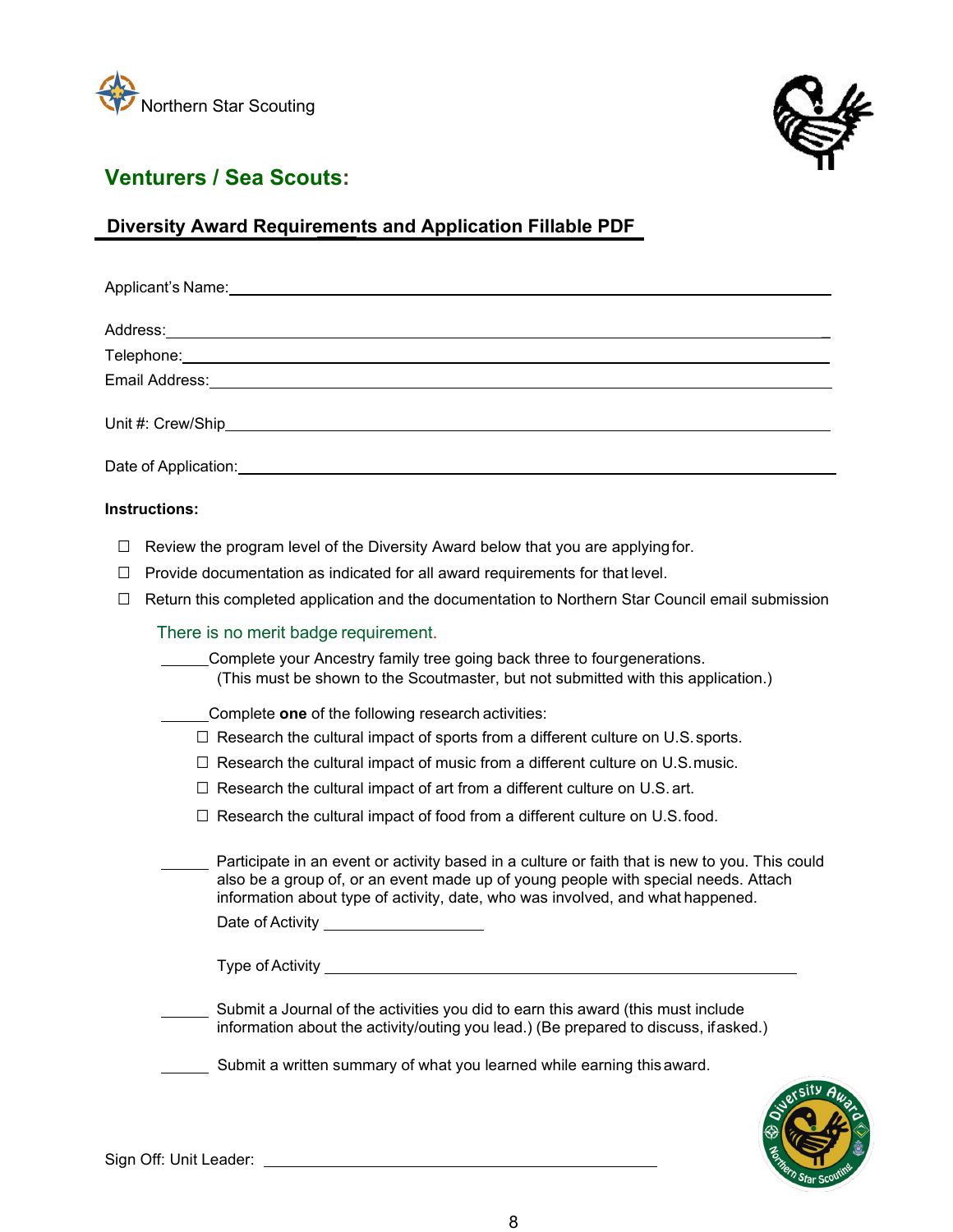



- $\Box$  Review the program level of the Diversity Award that you are applying for to ensure all requirements are completed.
- □ Provide documentation to the Unit Leader as indicated by the requirements for your award level.
- □ Obtain the required signature of your Unit Leader.
- □ Return the completed form for the award to**: Northern Star Scouting – Diversity Award Attn: Dianne Robinson 6202 Bloomington Road, Fort Snelling, MN 55111**

Upon receipt of the completed application, we will send you an email with a link to pay \$2.00 for each award earned. When payment is received, the awards will be mailed to you. Please provide the correct email address and mailing address on the award form to ensure we get the award to you.

Please call 612-261-2370 with questions.

*Congratulations and thank you for completing the Northern Star Scouting Diversity Award!*

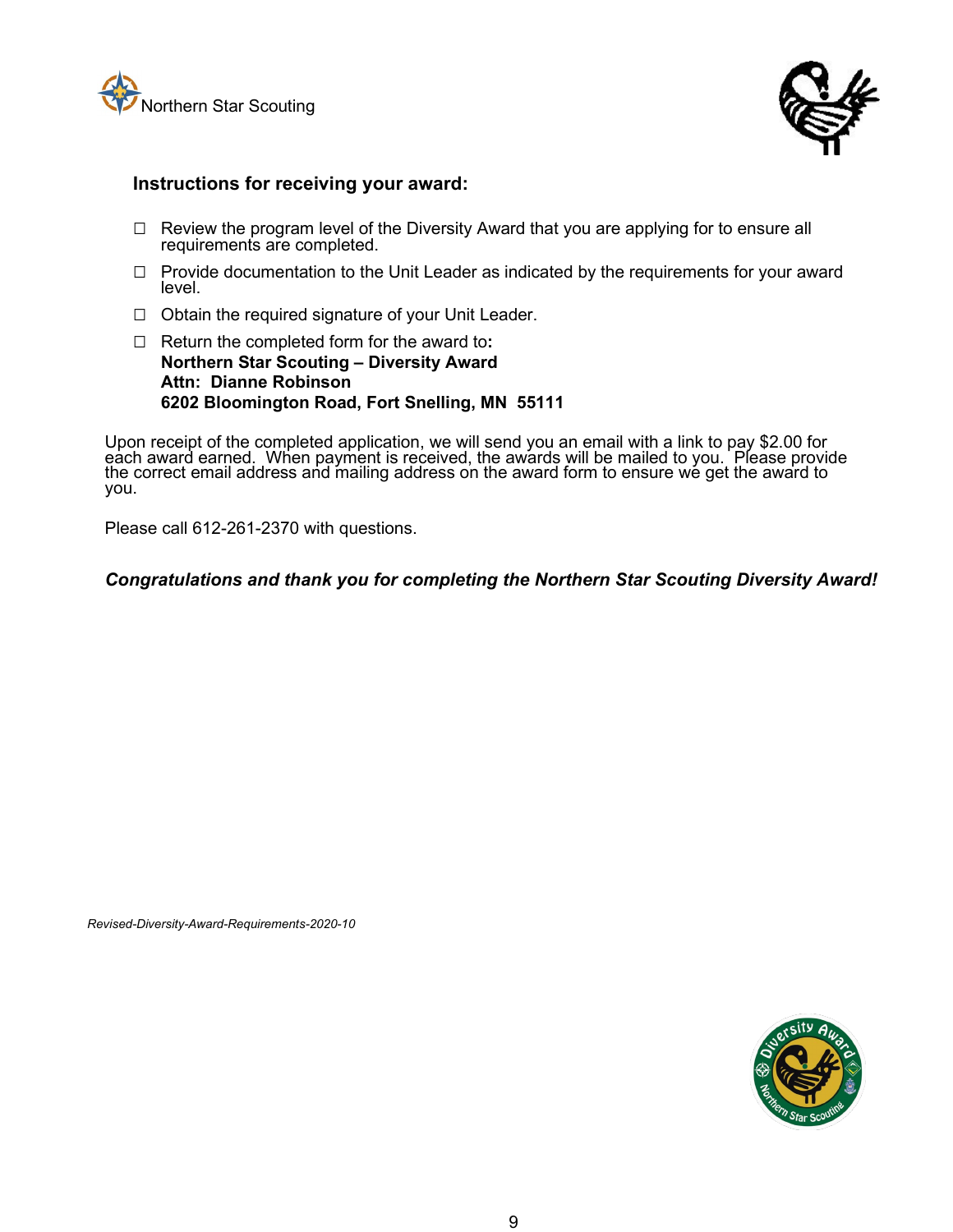<span id="page-9-0"></span>



## **Explorers:**

### **Diversity Award Requirements and Application Fillable PDF**

| Applicant's Name: Applicant by Name and Applicant by Name and Applicant by Name and Applicant by Name and Applicant by Name and Applicant by Name and Applicant by Name and Applicant by Name and Applicant by Name and Applic |  |  |  |
|--------------------------------------------------------------------------------------------------------------------------------------------------------------------------------------------------------------------------------|--|--|--|
|                                                                                                                                                                                                                                |  |  |  |
|                                                                                                                                                                                                                                |  |  |  |
| Email Address: No. 2020 No. 2020 No. 2020 No. 2020 No. 2020 No. 2020 No. 2020 No. 2020 No. 2020 No. 2020 No. 20                                                                                                                |  |  |  |
|                                                                                                                                                                                                                                |  |  |  |
|                                                                                                                                                                                                                                |  |  |  |
| Instructions:                                                                                                                                                                                                                  |  |  |  |
| Review the program level of the Diversity Award below that you are applying for.<br>$\Box$                                                                                                                                     |  |  |  |

- □ Provide documentation as indicated for all award requirements for that level.
- □ Return this completed application and the documentation to Northern Star Council email submission

| Complete your Ancestry family tree going back three to fourgenerations. |                                                                                   |  |  |  |
|-------------------------------------------------------------------------|-----------------------------------------------------------------------------------|--|--|--|
|                                                                         | (This must be shown to the Scoutmaster, but not submitted with this application.) |  |  |  |

| Participate in an event or activity based in a culture or faith that is new to you. This could |
|------------------------------------------------------------------------------------------------|
| also be a group of, or an event made up of young people with special needs. Attach             |
| information about type of activity, date, who was involved, and what happened.                 |

| Date of Activity |  |  |
|------------------|--|--|
| Type of Activity |  |  |
|                  |  |  |

| Submit a Journal of the activities you did to earn this award (this must include     |
|--------------------------------------------------------------------------------------|
| information about the activity/outing you lead.) (Be prepared to discuss, if asked.) |

Submit a written summary of what you learned while earning this award.



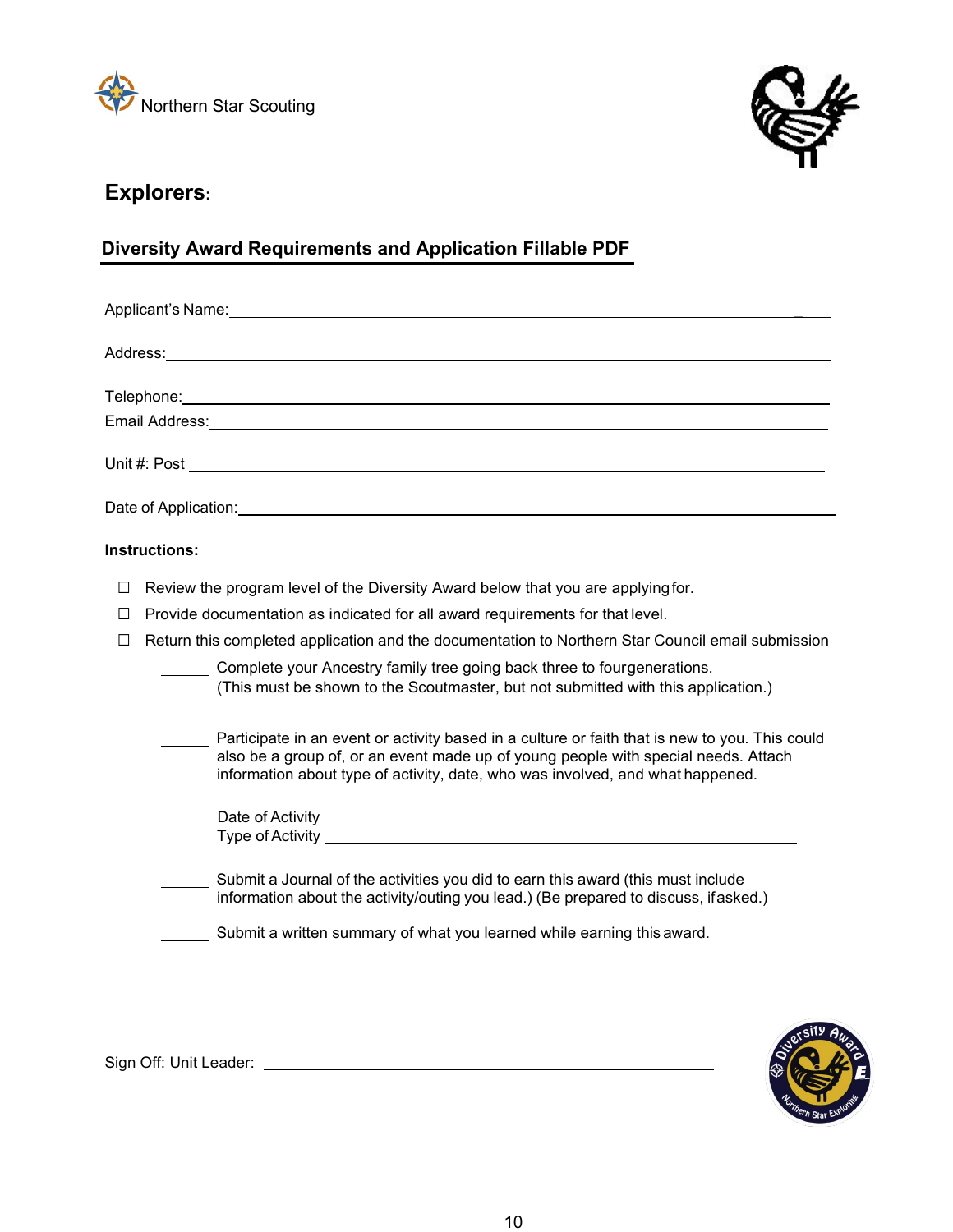



- $\Box$  Review the program level of the Diversity Award that you are applying for to ensure all requirements are completed.
- □ Provide documentation to the Unit Leader as indicated by the requirements for your award level.
- $\Box$  Obtain the required signature of your Unit Leader.
- □ Return the completed form for the award to**: Northern Star Scouting – Diversity Award Attn: Dianne Robinson 6202 Bloomington Road, Fort Snelling, MN 55111**

Upon receipt of the completed application, we will send you an email with a link to pay \$2.00 for each award earned. When payment is received, the awards will be mailed to you. Please provide the correct email address and mailing address on the award form to ensure we get the award to you.

Please call 612-261-2370 with questions.

*Congratulations and thank you for completing the Northern Star Scouting Diversity Award!*

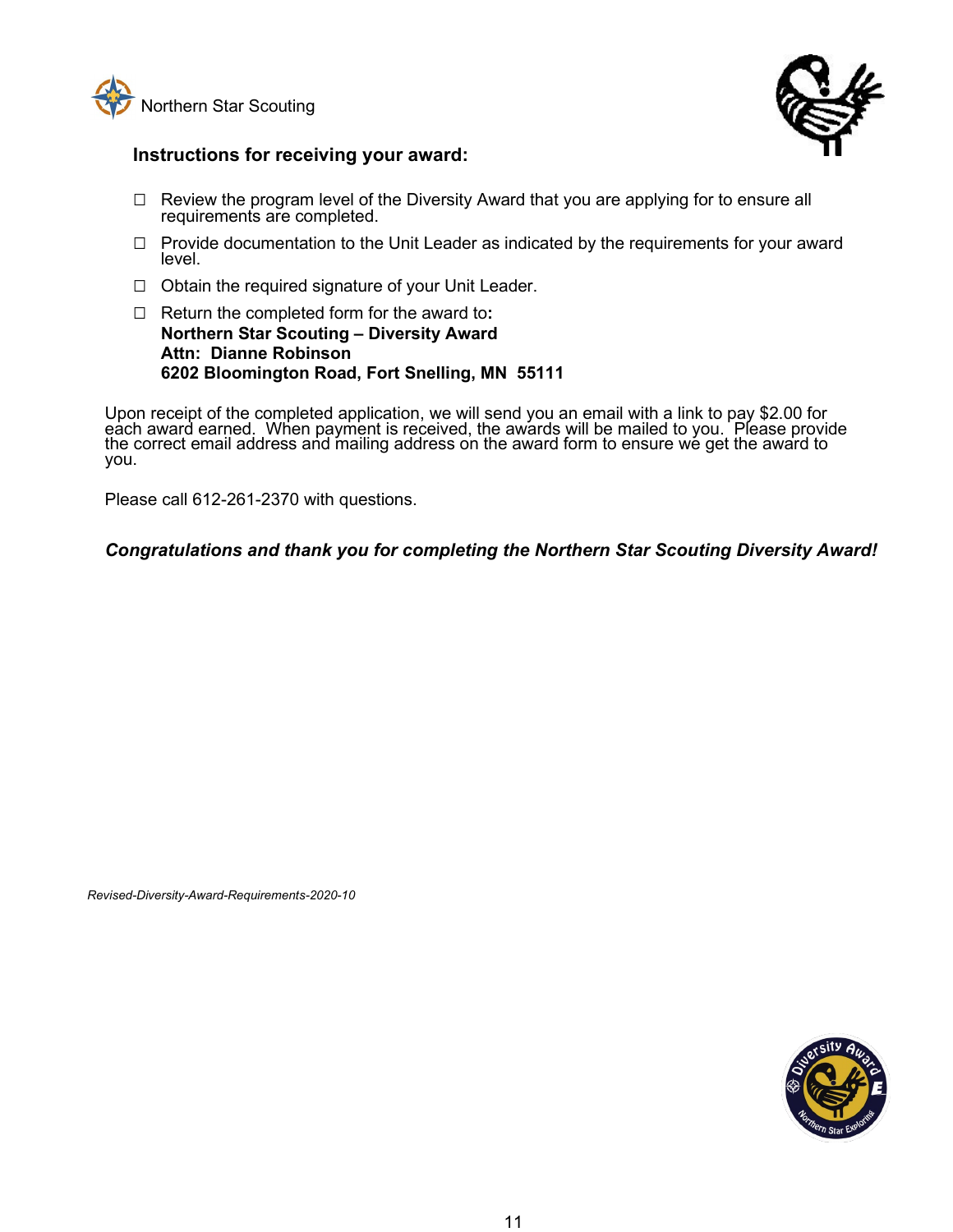<span id="page-11-0"></span>



### **Adult:**

### **Diversity Award Requirements and Application Fillable PDF**

| Applicant's Name: experience of the state of the state of the state of the state of the state of the state of the state of the state of the state of the state of the state of the state of the state of the state of the stat |  |  |  |
|--------------------------------------------------------------------------------------------------------------------------------------------------------------------------------------------------------------------------------|--|--|--|
|                                                                                                                                                                                                                                |  |  |  |
|                                                                                                                                                                                                                                |  |  |  |
|                                                                                                                                                                                                                                |  |  |  |
|                                                                                                                                                                                                                                |  |  |  |
| Date of Application: The Contract of Application:                                                                                                                                                                              |  |  |  |

#### **Instructions:**

- $\Box$  Review the program level of the Diversity Award below that you are applying for.
- $\Box$  Provide documentation as indicated for all award requirements for that level.
- $\Box$  Return this completed application and the documentation to Northern Star Council email submission

 Complete your Ancestry family tree going back three to four generations. (This must be shown to the person signing off on the application, but not submitted with this application.)

- Show proof of assisting young persons in your/a unit to earn the Diversity Award. (Adults who do not directly work with youth in a unit may earn the award by promotingit at Scouting events or at meetings. You must be able to identify a connection with an adult or youth who earned the award due to your efforts.)
- Submit a Journal of the activities you did to earn this award. (This must include information about the assistance you provided to others in earning the award.) (Be prepared to discuss, if asked.)

Submit a written summary of what you learned while earning this award.

Sign Off: Committee Chair: \_\_\_\_\_\_\_\_\_\_\_\_\_\_\_\_\_\_\_\_\_\_